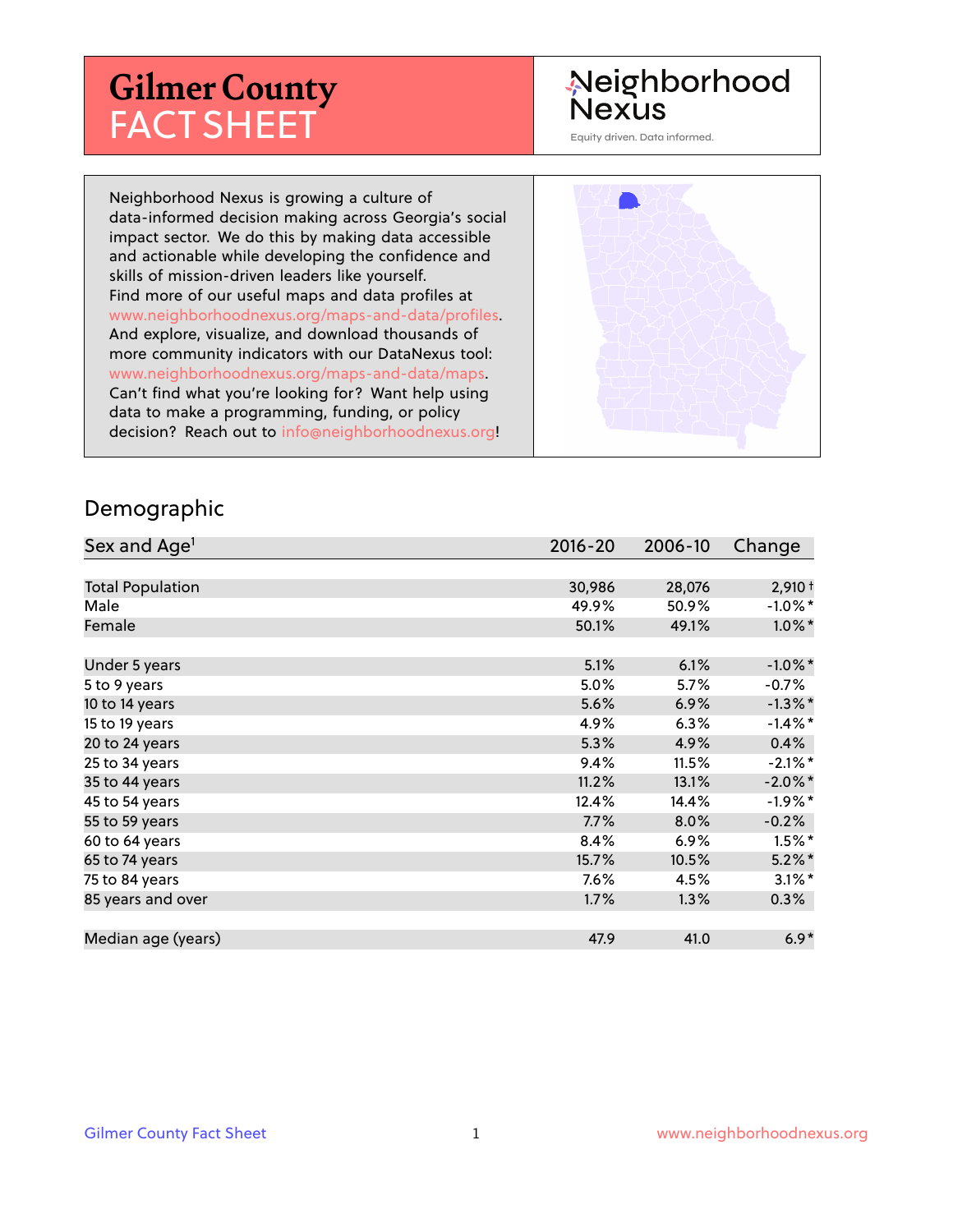# Demographic, continued...

| Race <sup>2</sup>                                   | $2016 - 20$ | 2006-10 | Change      |
|-----------------------------------------------------|-------------|---------|-------------|
| <b>Total population</b>                             | 30,986      | 28,076  | $2,910+$    |
| One race                                            | 97.5%       | 97.8%   | $-0.3%$     |
| White                                               | 92.1%       | 92.5%   | $-0.4%$     |
| <b>Black or African American</b>                    | 0.4%        | 0.2%    | $0.3\%$ *   |
| American Indian and Alaska Native                   | 1.1%        | 0.3%    | $0.8\%$ *   |
| Asian                                               | 0.3%        | $0.0\%$ | 0.3%        |
| Native Hawaiian and Other Pacific Islander          | 0.0%        | 0.0%    | 0.0%        |
| Some other race                                     | 3.5%        | 4.9%    | $-1.3%$     |
| Two or more races                                   | 2.5%        | 2.2%    | 0.3%        |
| Race alone or in combination with other race(s) $3$ | $2016 - 20$ | 2006-10 | Change      |
| Total population                                    | 30,986      | 28,076  | $2,910+$    |
| White                                               | 94.4%       | 94.7%   | $-0.3%$     |
| <b>Black or African American</b>                    | 0.6%        | 0.9%    | $-0.3%$     |
| American Indian and Alaska Native                   | 2.6%        | 1.4%    | $1.1\%$ *   |
| Asian                                               | 0.9%        | 0.0%    | $0.9\%$ *   |
| Native Hawaiian and Other Pacific Islander          | 0.0%        | 0.0%    | 0.0%        |
| Some other race                                     | 3.9%        | 5.2%    | $-1.3%$     |
| Hispanic or Latino and Race <sup>4</sup>            | $2016 - 20$ | 2006-10 | Change      |
| <b>Total population</b>                             | 30,986      | 28,076  | $2,910+$    |
| Hispanic or Latino (of any race)                    | 11.7%       | 9.3%    | $2.5%$ †    |
| Not Hispanic or Latino                              | 88.3%       | 90.7%   | $-2.5%$ †   |
| White alone                                         | 85.7%       | 88.8%   | $-3.1\%$ *  |
| Black or African American alone                     | 0.2%        | 0.1%    | 0.1%        |
| American Indian and Alaska Native alone             | 0.2%        | 0.1%    | 0.1%        |
| Asian alone                                         | 0.3%        | 0.0%    | 0.3%        |
| Native Hawaiian and Other Pacific Islander alone    | 0.0%        | 0.0%    | 0.0%        |
| Some other race alone                               | 0.0%        | 0.0%    | 0.0%        |
| Two or more races                                   | 1.8%        | 1.7%    | 0.1%        |
| U.S. Citizenship Status <sup>5</sup>                | $2016 - 20$ | 2006-10 | Change      |
| Foreign-born population                             | 1,846       | 1,569   | $277*$      |
| Naturalized U.S. citizen                            | 36.2%       | 11.8%   | 24.4%*      |
| Not a U.S. citizen                                  | 63.8%       | 88.2%   | $-24.4\%$ * |
| Citizen, Voting Age Population <sup>6</sup>         | $2016 - 20$ | 2006-10 | Change      |
|                                                     |             |         |             |
| Citizen, 18 and over population                     | 23,940      | 20,390  | $3,550*$    |
| Male                                                | 49.1%       | 49.5%   | $-0.4%$     |
| Female                                              | 50.9%       | 50.5%   | 0.4%        |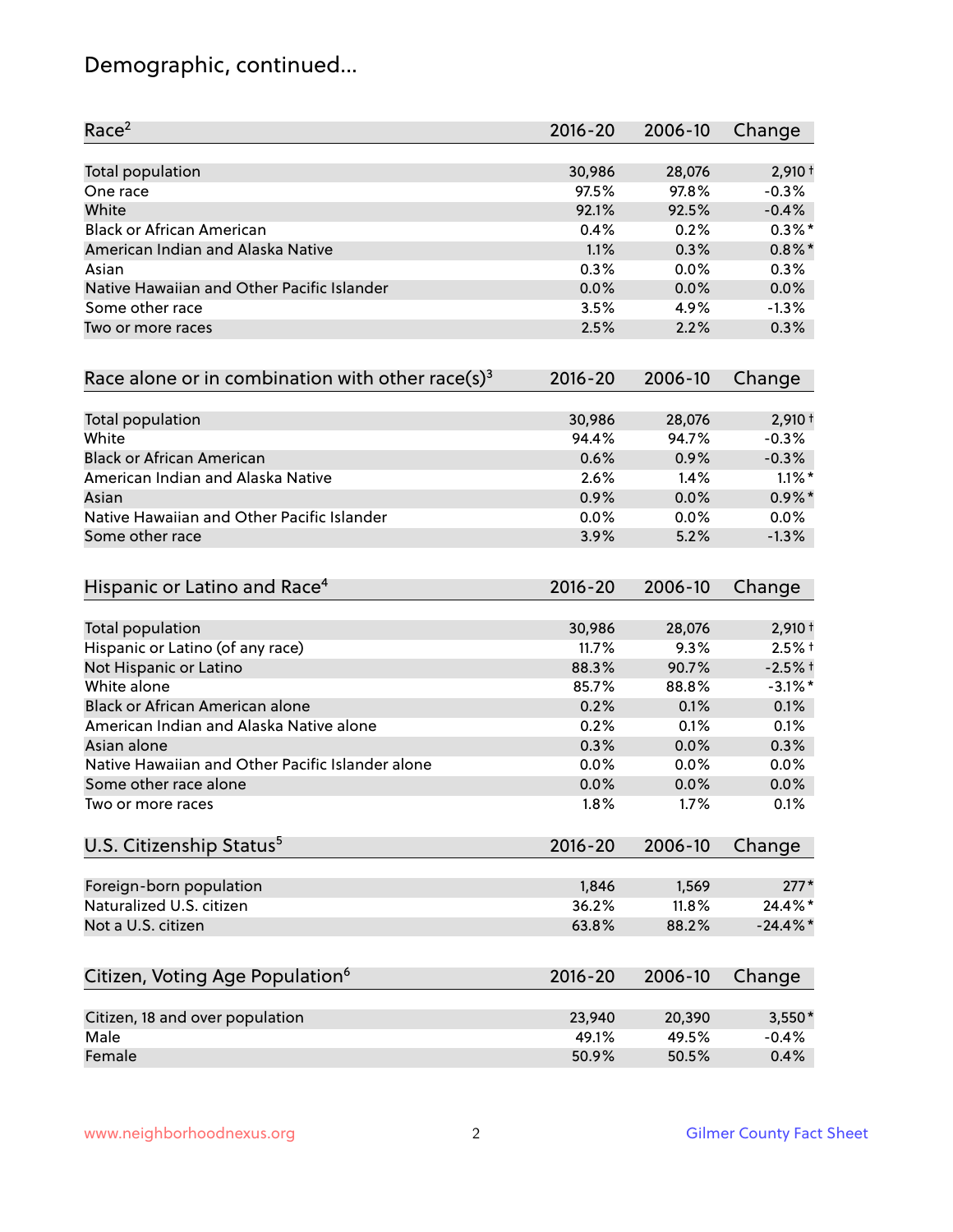#### Economic

| Income <sup>7</sup>                                 | $2016 - 20$ | 2006-10 | Change      |
|-----------------------------------------------------|-------------|---------|-------------|
|                                                     |             |         |             |
| All households                                      | 12,423      | 11,741  | 682*        |
| Less than \$10,000                                  | 6.9%        | 9.6%    | $-2.7%$     |
| \$10,000 to \$14,999                                | 4.6%        | 8.3%    | $-3.8\%$ *  |
| \$15,000 to \$24,999                                | 11.4%       | 15.4%   | $-4.0\%$ *  |
| \$25,000 to \$34,999                                | 10.3%       | 14.4%   | $-4.1%$     |
| \$35,000 to \$49,999                                | 11.7%       | 17.1%   | $-5.3\%$ *  |
| \$50,000 to \$74,999                                | 21.4%       | 16.9%   | 4.5%*       |
| \$75,000 to \$99,999                                | 16.1%       | 9.4%    | $6.7\%$ *   |
| \$100,000 to \$149,999                              | 11.0%       | 5.6%    | $5.4\%$ *   |
| \$150,000 to \$199,999                              | 3.9%        | 1.0%    | $2.9\%*$    |
| \$200,000 or more                                   | 2.8%        | 2.3%    | 0.5%        |
| Median household income (dollars)                   | 57,376      | 36,741  | 20,635*     |
| Mean household income (dollars)                     | 67,899      | 49,838  | 18,061*     |
| With earnings                                       | 66.5%       | 75.8%   | $-9.3%$ *   |
| Mean earnings (dollars)                             | 66,706      | 47,440  | 19,266*     |
| <b>With Social Security</b>                         | 49.4%       | 35.9%   | 13.5%*      |
| Mean Social Security income (dollars)               | 21,112      | 15,764  | 5,348*      |
| With retirement income                              | 27.8%       | 17.0%   | 10.8%*      |
| Mean retirement income (dollars)                    | 23,874      | 24,503  | $-629$      |
| With Supplemental Security Income                   | 4.9%        | 5.1%    | $-0.2%$     |
| Mean Supplemental Security Income (dollars)         | 10,519      | 6,828   | 3,691*      |
| With cash public assistance income                  | 1.7%        | 0.8%    | $0.9\%*$    |
| Mean cash public assistance income (dollars)        | 3,899       | 2,881   | 1,018       |
| With Food Stamp/SNAP benefits in the past 12 months | 10.1%       | 7.6%    | 2.5%        |
|                                                     |             |         |             |
| Families                                            | 8,448       | 8,024   | 424         |
| Less than \$10,000                                  | 2.8%        | 5.6%    | $-2.8%$     |
| \$10,000 to \$14,999                                | 1.8%        | 5.6%    | $-3.8\%$ *  |
| \$15,000 to \$24,999                                | 9.0%        | 13.2%   | $-4.2%$     |
| \$25,000 to \$34,999                                | 10.4%       | 12.0%   | $-1.6%$     |
| \$35,000 to \$49,999                                | 10.9%       | 21.3%   | $-10.4\%$ * |
| \$50,000 to \$74,999                                | 25.1%       | 18.1%   | $7.0\%$ *   |
| \$75,000 to \$99,999                                | 19.6%       | 13.2%   | $6.4\%$ *   |
| \$100,000 to \$149,999                              | 12.7%       | 6.6%    | $6.1\%$ *   |
| \$150,000 to \$199,999                              | 4.7%        | 1.1%    | $3.6\%$ *   |
| \$200,000 or more                                   | 2.8%        | 3.3%    | $-0.4%$     |
| Median family income (dollars)                      | 65,839      | 45,317  | 20,522*     |
| Mean family income (dollars)                        | 75,912      | 58,341  | 17,572*     |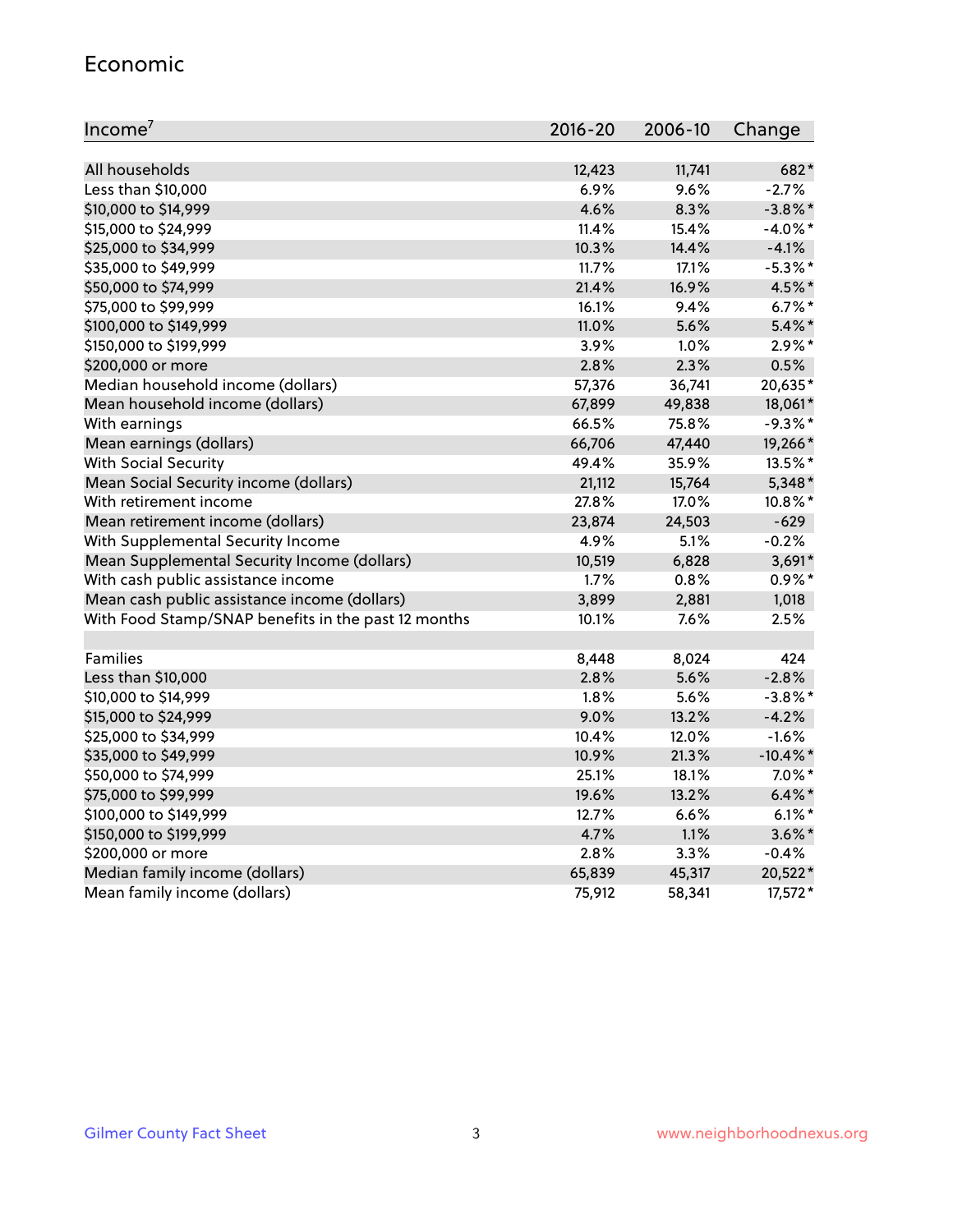### Economic, continued...

| Income, continued <sup>8</sup>                                        | $2016 - 20$ | 2006-10 | Change             |
|-----------------------------------------------------------------------|-------------|---------|--------------------|
|                                                                       |             |         |                    |
| Nonfamily households                                                  | 3,975       | 3,717   | 258                |
| Median nonfamily income (dollars)                                     | 30,938      | 20,763  | 10,175*            |
| Mean nonfamily income (dollars)                                       | 49,647      | 28,334  | $21,313*$          |
| Median earnings for workers (dollars)                                 | 27,178      | 21,518  | 5,660*             |
| Median earnings for male full-time, year-round workers                | 42,082      | 32,177  | 9,905*             |
| (dollars)                                                             |             |         |                    |
| Median earnings for female full-time, year-round workers<br>(dollars) | 35,504      | 27,288  | 8,216              |
| Per capita income (dollars)                                           | 27,789      | 20,439  | 7,350*             |
|                                                                       |             |         |                    |
| Families and People Below Poverty Level <sup>9</sup>                  | $2016 - 20$ | 2006-10 | Change             |
|                                                                       |             |         |                    |
| <b>All families</b>                                                   | 9.5%        | 12.4%   | $-2.9%$            |
| With related children under 18 years                                  | 14.6%       | 16.6%   | $-2.0%$            |
| With related children under 5 years only                              | 7.6%        | 16.2%   | $-8.6%$            |
| Married couple families                                               | 4.7%        | 7.6%    | $-2.8%$            |
| With related children under 18 years                                  | 7.5%        | 9.1%    | $-1.7%$            |
| With related children under 5 years only                              | 11.2%       | 4.9%    | 6.3%               |
| Families with female householder, no husband present                  | 35.0%       | 31.4%   | 3.6%               |
| With related children under 18 years                                  | 30.4%       | 35.7%   | $-5.3%$            |
| With related children under 5 years only                              | 3.6%        | 82.5%   | $-78.9%$           |
| All people                                                            | 15.2%       | 18.1%   | $-2.9%$            |
| Under 18 years                                                        | 23.2%       | 24.1%   | $-0.9%$            |
| Related children under 18 years                                       | 23.2%       | 23.4%   | $-0.2%$            |
| Related children under 5 years                                        | 23.5%       | 28.6%   | $-5.1%$            |
| Related children 5 to 17 years                                        | 23.1%       | 21.5%   | 1.5%               |
| 18 years and over                                                     | 13.3%       | 16.4%   | $-3.1\%$ *         |
| 18 to 64 years                                                        | 14.8%       | 18.5%   | $-3.8\%$ *         |
| 65 years and over                                                     | 10.1%       | 8.0%    | 2.1%               |
| People in families                                                    | 11.2%       | 14.3%   | $-3.1%$            |
| Unrelated individuals 15 years and over                               | 33.2%       | 34.2%   | $-1.0%$            |
|                                                                       |             |         |                    |
| Non-Hispanic white people                                             | 13.6%       | 14.5%   | $-0.9%$            |
| Black or African-American people                                      | 0.0%        | 0.0%    | 0.0%               |
| Asian people                                                          | 24.5%       | (X)     | $(X)$ <sup>+</sup> |
| Hispanic or Latino people                                             | 26.2%       | 50.1%   | $-23.8\%$ *        |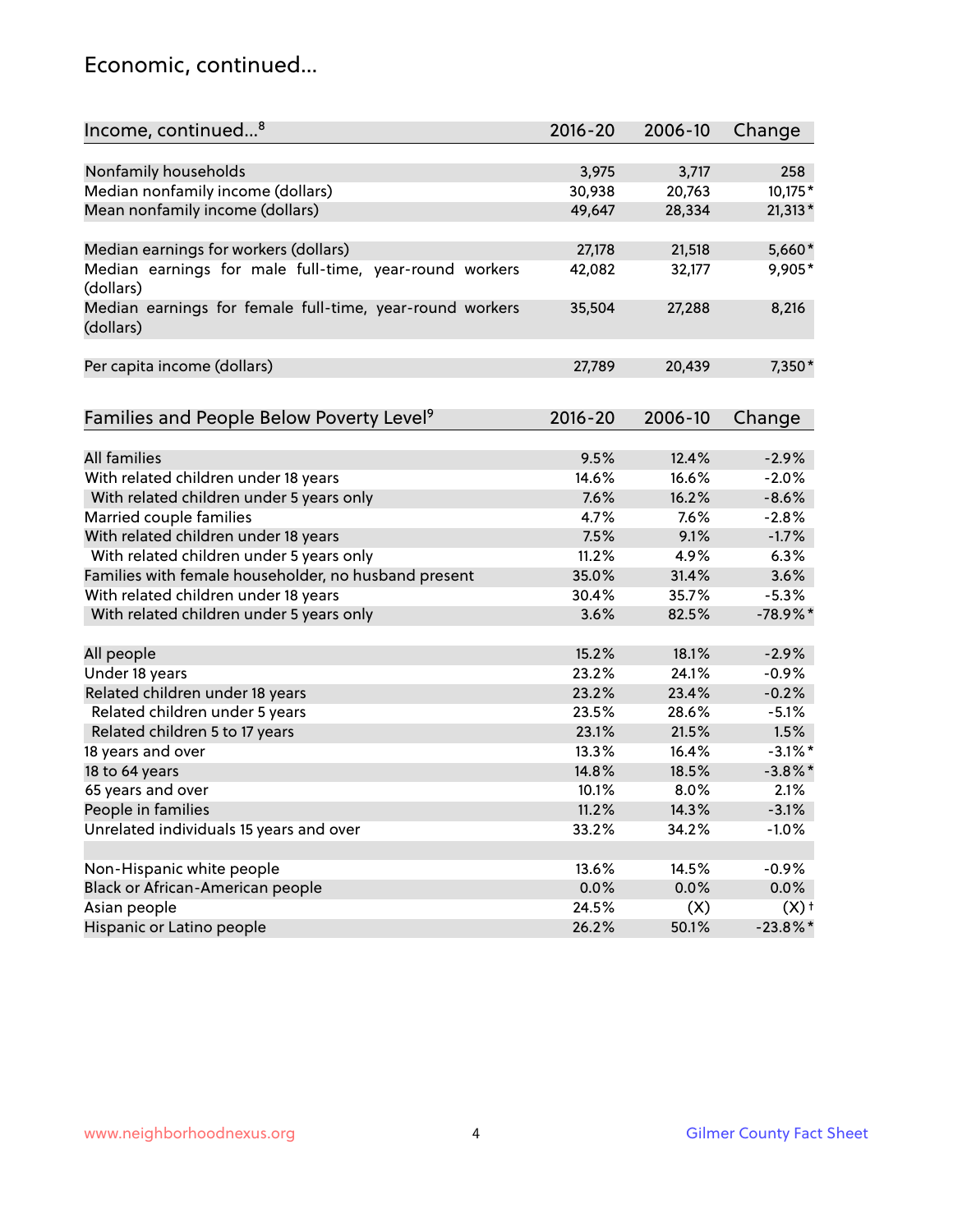# Employment

| Employment Status <sup>10</sup>                                                               | 2010        | 2020    | Change     |
|-----------------------------------------------------------------------------------------------|-------------|---------|------------|
| In Labor Force                                                                                | 11,963      | 12,811  | 12,811     |
| <b>Unemployment Rate</b>                                                                      | 4.7%        | 11.3%   | $-6.6%$    |
| Industry <sup>11</sup>                                                                        | $2016 - 20$ | 2006-10 | Change     |
|                                                                                               |             |         |            |
| Civilian employed population 16 years and over                                                | 13,004      | 12,296  | 708        |
| Agriculture, forestry, fishing and hunting, and mining                                        | 2.4%        | 1.6%    | 0.8%       |
| Construction                                                                                  | 11.3%       | 14.0%   | $-2.7%$    |
| Manufacturing                                                                                 | 14.5%       | 19.9%   | $-5.4\%$ * |
| Wholesale trade                                                                               | 1.5%        | 1.9%    | $-0.4%$    |
| Retail trade                                                                                  | 11.0%       | 10.6%   | 0.4%       |
| Transportation and warehousing, and utilities                                                 | 3.6%        | 3.6%    | $-0.0%$    |
| Information                                                                                   | 2.7%        | 3.1%    | $-0.4%$    |
| Finance and insurance, and real estate and rental and leasing                                 | 7.0%        | 4.5%    | $2.5%$ *   |
| Professional, scientific, and management, and administrative<br>and waste management services | 9.9%        | 7.5%    | $2.4\%$ *  |
| Educational services, and health care and social assistance                                   | 17.9%       | 13.6%   | $4.3\%$ *  |
| Arts, entertainment, and recreation, and accommodation and<br>food services                   | 9.8%        | 8.0%    | 1.7%       |
| Other services, except public administration                                                  | 4.8%        | 7.6%    | $-2.8%$    |
| Public administration                                                                         | 3.6%        | 4.1%    | $-0.5%$    |
| Occupation <sup>12</sup>                                                                      | $2016 - 20$ | 2006-10 | Change     |
|                                                                                               |             |         |            |
| Civilian employed population 16 years and over                                                | 13,004      | 12,296  | 708        |
| Management, business, science, and arts occupations                                           | 28.0%       | 21.2%   | $6.8\%$ *  |
| Service occupations                                                                           | 19.5%       | 17.2%   | 2.2%       |
| Sales and office occupations                                                                  | 21.1%       | 22.7%   | $-1.6%$    |
| Natural<br>construction,<br>resources,<br>and<br>maintenance<br>occupations                   | 14.8%       | 19.0%   | $-4.2%$    |
| Production, transportation, and material moving occupations                                   | 16.6%       | 19.9%   | $-3.2%$    |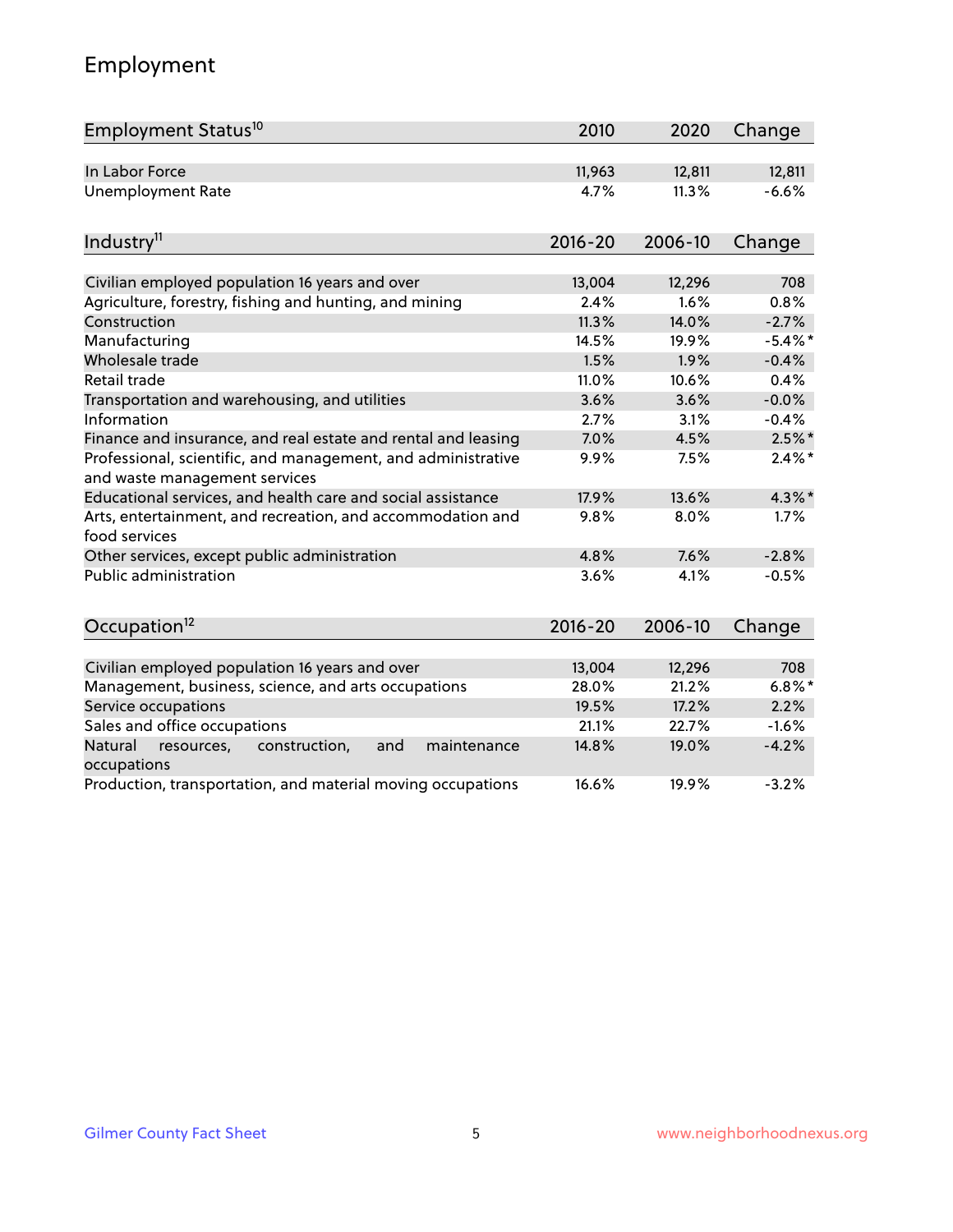# Employment, continued...

| Class of Worker <sup>13</sup>                                                              | $2016 - 20$    | 2006-10 | Change     |
|--------------------------------------------------------------------------------------------|----------------|---------|------------|
| Civilian employed population 16 years and over                                             | 13,004         | 12,296  | 708        |
| Private wage and salary workers                                                            | 78.2%          | 74.4%   | 3.9%       |
| Government workers                                                                         | 14.3%          | 11.7%   | 2.5%       |
| Self-employed in own not incorporated business workers                                     | 7.4%           | 12.6%   | $-5.1\%$ * |
| <b>Unpaid family workers</b>                                                               | 0.0%           | 1.3%    | $-1.3%$    |
|                                                                                            |                |         |            |
| Job Flows <sup>14</sup>                                                                    | 2019           | 2010    | Change     |
| Total Jobs in county                                                                       | 6,877          | 6,585   | 292        |
| Held by residents of county                                                                | 48.1%          | 44.2%   | 3.9%       |
| Held by non-residents of county                                                            | 51.9%          | 55.8%   | $-3.9%$    |
|                                                                                            |                |         |            |
| Jobs by Industry Sector <sup>15</sup>                                                      | 2019           | 2010    | Change     |
|                                                                                            |                |         |            |
| Total Jobs in county                                                                       | 6,877<br>28.3% | 6,585   | 292        |
| Goods Producing sectors                                                                    |                | 32.5%   | $-4.2%$    |
| Trade, Transportation, and Utilities sectors<br>All Other Services sectors                 | 19.7%          | 18.8%   | 0.8%       |
|                                                                                            | 52.1%          | 48.7%   | 3.4%       |
| Total Jobs in county held by county residents                                              | 3,309          | 2,913   | 396        |
| <b>Goods Producing sectors</b>                                                             | 25.5%          | 30.8%   | $-5.4%$    |
| Trade, Transportation, and Utilities sectors                                               | 13.2%          | 12.4%   | 0.8%       |
| All Other Services sectors                                                                 | 61.3%          | 56.7%   | 4.6%       |
|                                                                                            |                |         |            |
| Jobs by Earnings <sup>16</sup>                                                             | 2019           | 2010    | Change     |
| Total Jobs in county                                                                       | 6,877          | 6,585   | 292        |
|                                                                                            | 27.9%          | 31.1%   | $-3.2%$    |
| Jobs with earnings \$1250/month or less<br>Jobs with earnings \$1251/month to \$3333/month | 46.4%          | 53.6%   | $-7.2%$    |
|                                                                                            | 25.7%          |         |            |
| Jobs with earnings greater than \$3333/month                                               |                | 15.3%   | 10.4%      |
| Total Jobs in county held by county residents                                              | 3,309          | 2,913   | 396        |
| Jobs with earnings \$1250/month or less                                                    | 28.6%          | 30.7%   | $-2.1%$    |
| Jobs with earnings \$1251/month to \$3333/month                                            | 46.8%          | 54.5%   | $-7.7\%$   |
| Jobs with earnings greater than \$3333/month                                               | 24.6%          | 14.8%   | 9.8%       |
|                                                                                            |                |         |            |
| Jobs by Age of Worker <sup>17</sup>                                                        | 2019           | 2010    | Change     |
| Total Jobs in county                                                                       | 6,877          | 6,585   | 292        |
| Jobs with workers age 29 or younger                                                        | 23.6%          | 26.6%   | $-3.0%$    |
| Jobs with workers age 30 to 54                                                             | 50.1%          | 55.1%   | $-5.0%$    |
| Jobs with workers age 55 or older                                                          | 26.3%          | 18.3%   | 8.0%       |
|                                                                                            |                |         |            |
| Total Jobs in county held by county residents                                              | 3,309          | 2,913   | 396        |
| Jobs with workers age 29 or younger                                                        | 22.4%          | 24.1%   | $-1.6%$    |
| Jobs with workers age 30 to 54                                                             | 50.0%          | 54.3%   | $-4.2%$    |
| Jobs with workers age 55 or older                                                          | 27.5%          | 21.7%   | 5.9%       |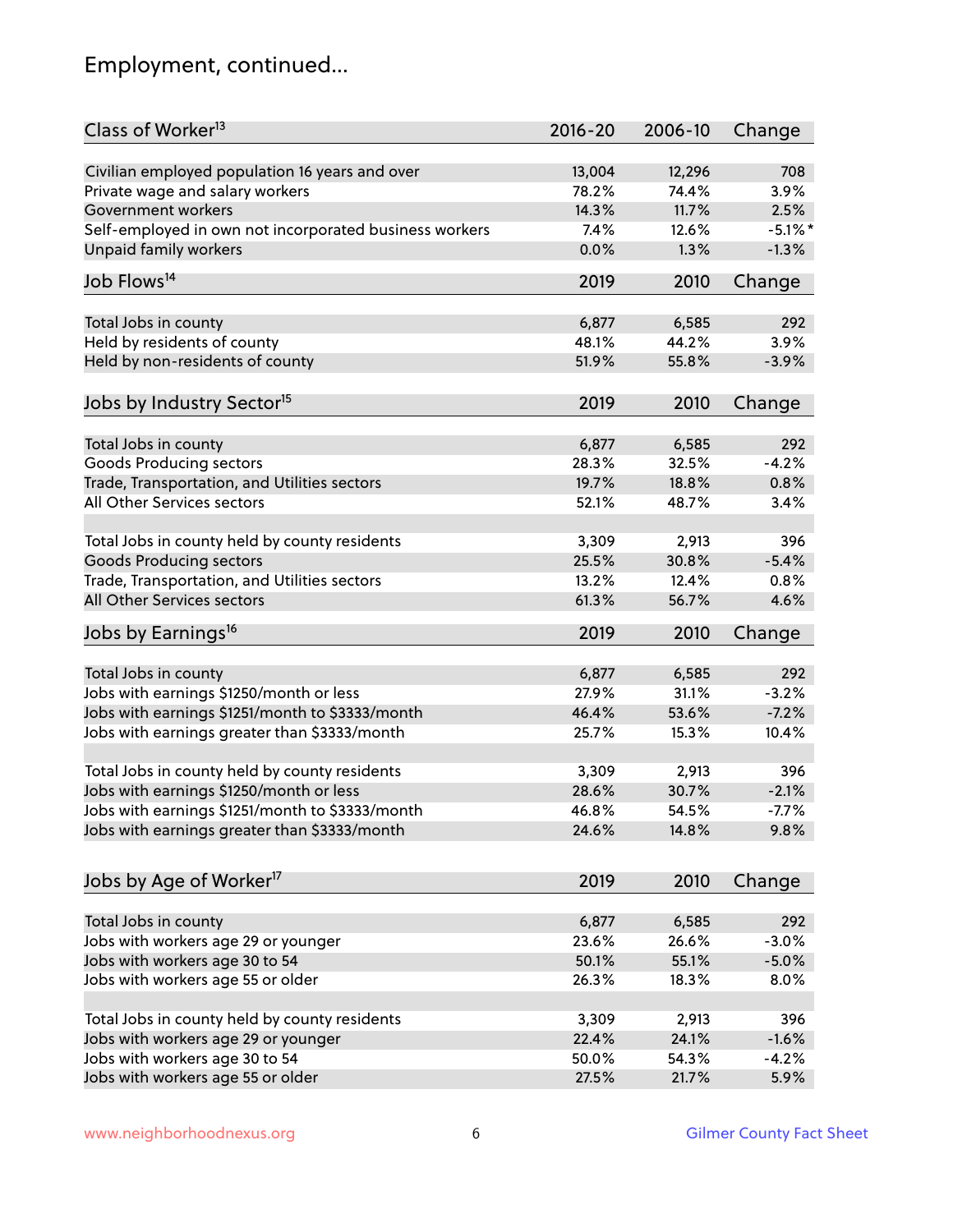#### Education

| Early Learning <sup>18</sup>                        |             |         | 2022       |
|-----------------------------------------------------|-------------|---------|------------|
| Licensed Capacity of Early Learning Centers         |             |         | 383        |
| Licenced capacity per 1,000 children ages 0-4       |             |         | 243.2      |
| School Enrollment <sup>19</sup>                     | 2022        | 2010    | Change     |
|                                                     |             |         |            |
| <b>Enrolled in Public School</b>                    | 4,130       | 4,186   | $-56$      |
| White                                               | 65.4%       | 80.4%   | $-14.9%$   |
| <b>Black or African-American</b>                    | 0.3%        | 0.0%    | 0.3%       |
| Asian                                               | 0.8%        | 0.0%    | 0.8%       |
| Native American                                     | 0.1%        | 0.0%    | 0.1%       |
| Pacific Islander                                    | 0.0%        | 0.0%    | 0.0%       |
| <b>Biracial or Multi-Racial</b>                     | 1.1%        | 1.0%    | 0.1%       |
| Hispanic or Latino                                  | 32.3%       | 17.9%   | 14.4%      |
| Georgia Milestones: 3rd Grade Reading <sup>20</sup> |             |         | 2019       |
|                                                     |             |         |            |
| Number of Students Tested                           |             |         | 278        |
| Proficient or Distinguished                         |             |         | 36.7%      |
| Georgia Milestones: 8th Grade Math <sup>21</sup>    |             |         | 2019       |
| Number of Students Tested                           |             |         | 297        |
| Proficient or Distinguished                         |             |         | 58.6%      |
|                                                     |             |         |            |
| Graduation Rates <sup>22</sup>                      | 2021        | 2012    | Change     |
|                                                     |             |         |            |
| Cohort                                              | 253         | 247     | 6          |
| <b>High School Graduation Rate</b>                  | 94.1%       | 80.2%   | 13.9%      |
| Educational Attainment <sup>23</sup>                | $2016 - 20$ | 2006-10 | Change     |
|                                                     |             |         |            |
| Population 25 years and over                        | 22,968      | 19,688  | 3,280*     |
| Less than 9th grade                                 | 6.1%        | 9.9%    | $-3.8\%$ * |
| 9th to 12th grade, no diploma                       | 9.5%        | 14.7%   | $-5.2\%$ * |
| High school graduate (includes equivalency)         | 35.5%       | 36.2%   | $-0.7%$    |
| Some college, no degree                             | 19.6%       | 20.7%   | $-1.0%$    |
| Associate's degree                                  | 7.8%        | 5.1%    | $2.8\%$ *  |
| Bachelor's degree                                   | 12.8%       | 9.3%    | $3.5\%$ *  |
| Graduate or professional degree                     | 8.6%        | 4.1%    | 4.5%*      |
| Percent high school graduate or higher              | 84.4%       | 75.4%   | $9.0\%$ *  |
| Percent bachelor's degree or higher                 | 21.4%       | 13.4%   | $8.0\%$ *  |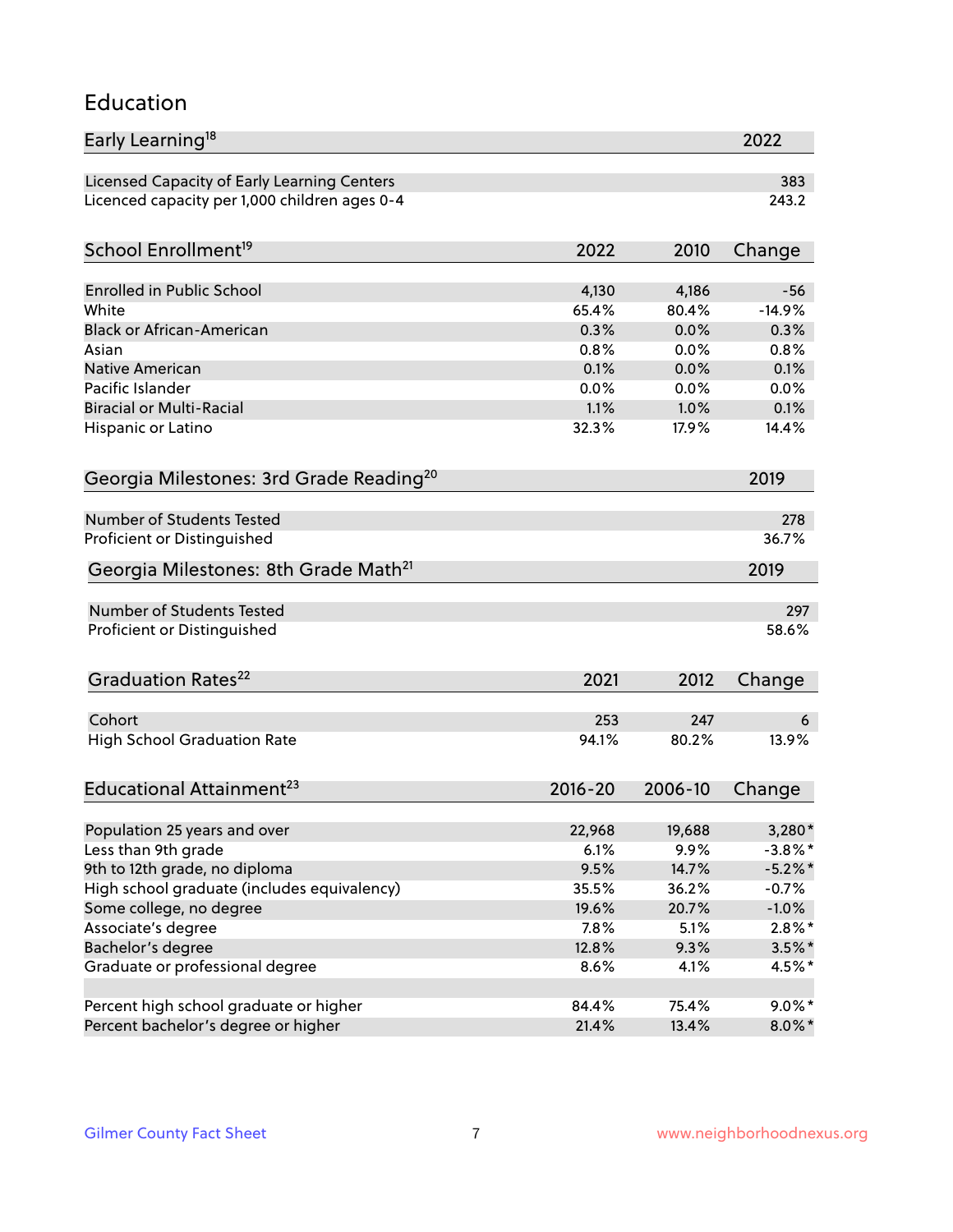### Housing

| Households by Type <sup>24</sup>                     | $2016 - 20$ | 2006-10       | Change     |
|------------------------------------------------------|-------------|---------------|------------|
|                                                      |             |               |            |
| <b>Total households</b>                              | 12,423      | 11,741        | 682*       |
| Family households (families)                         | 68.0%       | 68.3%         | $-0.3%$    |
| With own children under 18 years                     | 20.9%       | 27.5%         | $-6.6%$    |
| Married-couple family                                | 54.1%       | 55.1%         | $-1.0%$    |
| With own children of the householder under 18 years  | 13.7%       | 19.6%         | $-5.9\%$ * |
| Male householder, no wife present, family            | 4.2%        | 5.3%          | $-1.1%$    |
| With own children of the householder under 18 years  | 1.7%        | 2.8%          | $-1.2%$    |
| Female householder, no husband present, family       | 9.7%        | 7.9%          | 1.8%       |
| With own children of the householder under 18 years  | 5.5%        | 5.0%          | 0.4%       |
| Nonfamily households                                 | 32.0%       | 31.7%         | 0.3%       |
| Householder living alone                             | 26.6%       | 23.7%         | 3.0%       |
| 65 years and over                                    | 12.2%       | 8.0%          | $4.2\%$ *  |
| Households with one or more people under 18 years    | 24.4%       | 32.1%         | $-7.7%$ *  |
| Households with one or more people 65 years and over | 44.0%       | 27.3%         | 16.7%*     |
|                                                      |             |               |            |
| Average household size                               | 2.47        | 2.37          | 0.10       |
| Average family size                                  | 2.98        | 2.78          | 0.20       |
| Housing Occupancy <sup>25</sup>                      | $2016 - 20$ | 2006-10       | Change     |
|                                                      |             |               |            |
| Total housing units                                  | 17,289      | 16,185        | $1,104*$   |
| Occupied housing units                               | 71.9%       | 72.5%         | $-0.7%$    |
| Vacant housing units                                 | 28.1%       | 27.5%         | 0.7%       |
| Homeowner vacancy rate                               | 2.3         | 5.6           | $-3.4*$    |
| Rental vacancy rate                                  | 11.8        | 8.6           | 3.2        |
|                                                      |             |               |            |
| Units in Structure <sup>26</sup>                     | $2016 - 20$ | 2006-10       | Change     |
| Total housing units                                  | 17,289      | 16,185        | $1,104*$   |
| 1-unit, detached                                     | 77.9%       | 67.5%         | 10.4%*     |
| 1-unit, attached                                     | 0.8%        | 0.6%          | 0.3%       |
| 2 units                                              | 1.1%        | 1.9%          | $-0.8%$    |
| 3 or 4 units                                         | 0.7%        | 0.5%          | 0.2%       |
| 5 to 9 units                                         | 0.5%        | 1.5%          | $-1.0%$    |
| 10 to 19 units                                       | 0.6%        | 1.3%          | $-0.7%$    |
|                                                      | 1.0%        |               | $0.6\%*$   |
| 20 or more units<br>Mobile home                      | 17.1%       | 0.3%<br>26.1% | $-9.0\%$ * |
| Boat, RV, van, etc.                                  | 0.3%        | 0.3%          | $0.0\%$    |
|                                                      |             |               |            |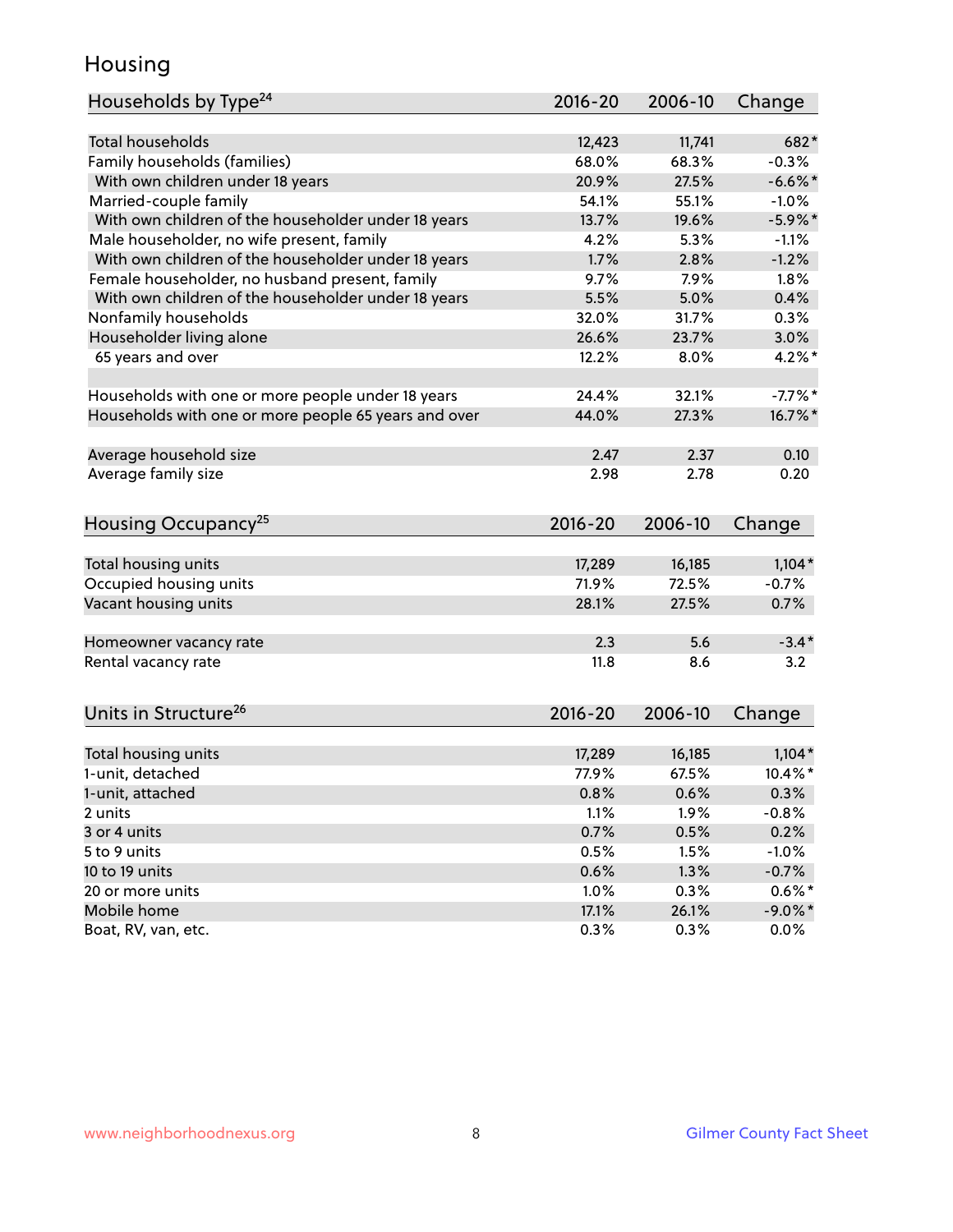# Housing, Continued...

| Year Structure Built <sup>27</sup>             | 2016-20     | 2006-10 | Change         |
|------------------------------------------------|-------------|---------|----------------|
| Total housing units                            | 17,289      | 16,185  | $1,104*$       |
| Built 2014 or later                            | 1.3%        | (X)     | (X)            |
| Built 2010 to 2013                             | 2.4%        | (X)     | (X)            |
| Built 2000 to 2009                             | 36.2%       | 13.9%   | 22.3%*         |
| Built 1990 to 1999                             | 24.9%       | 33.7%   | $-8.8\%$ *     |
| Built 1980 to 1989                             | 15.8%       | 22.5%   | $-6.7\%$ *     |
| Built 1970 to 1979                             | 6.6%        | 13.8%   | $-7.2%$        |
| Built 1960 to 1969                             | 5.0%        | 5.8%    | $-0.8%$        |
| Built 1950 to 1959                             | 4.1%        | 4.7%    | $-0.6%$        |
| Built 1940 to 1949                             | 1.8%        | 2.6%    | $-0.9%$        |
| Built 1939 or earlier                          | 1.8%        | 3.0%    | $-1.1%$        |
|                                                |             |         |                |
| Housing Tenure <sup>28</sup>                   | $2016 - 20$ | 2006-10 | Change         |
| Occupied housing units                         | 12,423      | 11,741  | 682*           |
| Owner-occupied                                 | 73.4%       | 70.8%   | $2.6\%$ *      |
| Renter-occupied                                | 26.6%       | 29.2%   | $-2.6%$        |
| Average household size of owner-occupied unit  | 2.45        | 2.32    | $0.13*$        |
| Average household size of renter-occupied unit | 2.55        | 2.51    | 0.05           |
| Residence 1 Year Ago <sup>29</sup>             | 2016-20     | 2006-10 | Change         |
|                                                | 30,565      | 27,807  |                |
| Population 1 year and over<br>Same house       | 85.6%       | 82.1%   | 2,758*<br>3.5% |
| Different house in the U.S.                    | 14.2%       | 17.4%   | $-3.1%$        |
| Same county                                    | 6.5%        | 9.9%    | $-3.4\%$ *     |
| Different county                               | 7.7%        | 7.4%    | 0.3%           |
| Same state                                     | 5.5%        | 5.6%    | $-0.1%$        |
| Different state                                | 2.3%        | 1.8%    | 0.4%           |
| Abroad                                         | 0.1%        | 0.5%    | $-0.4%$        |
| Value of Housing Unit <sup>30</sup>            | 2016-20     | 2006-10 | Change         |
|                                                |             |         |                |
| Owner-occupied units                           | 9,115       | 8,315   | 800*           |
| Less than \$50,000                             | 8.3%        | 12.7%   | $-4.5%$        |
| \$50,000 to \$99,999                           | 13.9%       | 22.5%   | $-8.6\%$ *     |
| \$100,000 to \$149,999                         | 9.0%        | 18.6%   | $-9.6%$ *      |
| \$150,000 to \$199,999                         | 17.1%       | 15.3%   | 1.8%           |
| \$200,000 to \$299,999                         | 28.5%       | 15.0%   | 13.5%*         |
| \$300,000 to \$499,999                         | 16.6%       | 11.4%   | $5.1\%$ *      |
| \$500,000 to \$999,999                         | 4.3%        | 3.3%    | 1.0%           |
| \$1,000,000 or more                            | 2.3%        | 1.0%    | $1.2\%$ *      |
| Median (dollars)                               | 205,800     | 137,600 | 68,200*        |
| Mortgage Status <sup>31</sup>                  | 2016-20     | 2006-10 | Change         |
| Owner-occupied units                           | 9,115       | 8,315   | 800*           |
| Housing units with a mortgage                  | 53.7%       | 51.1%   | 2.6%           |
| Housing units without a mortgage               | 46.3%       | 48.9%   | $-2.6%$        |
|                                                |             |         |                |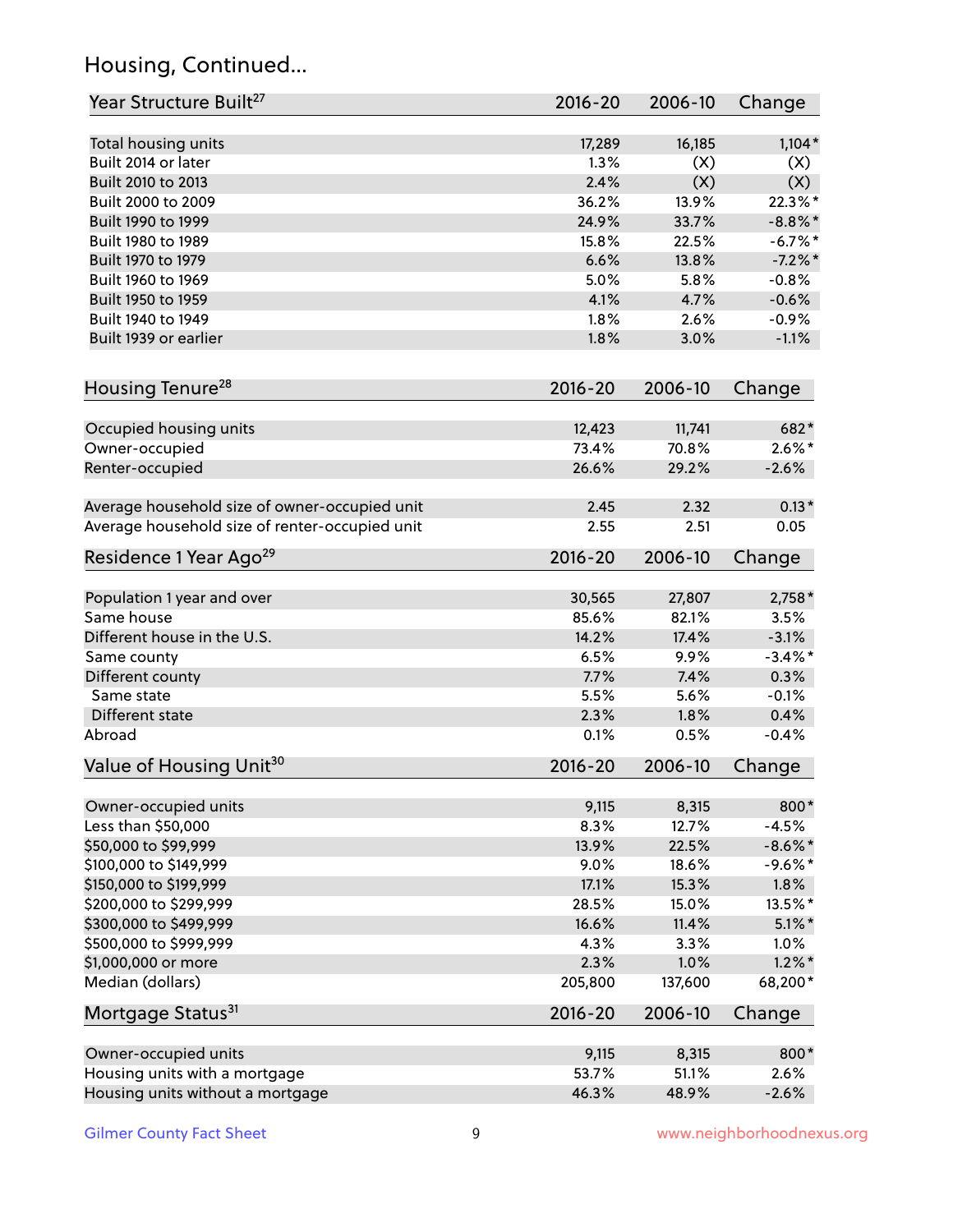# Housing, Continued...

| Selected Monthly Owner Costs <sup>32</sup>                                            | $2016 - 20$ | 2006-10 | Change      |
|---------------------------------------------------------------------------------------|-------------|---------|-------------|
| Housing units with a mortgage                                                         | 4,899       | 4,251   | 648*        |
| Less than \$300                                                                       | 0.7%        | 0.0%    | 0.7%        |
| \$300 to \$499                                                                        | 1.9%        | 3.6%    | $-1.7%$     |
| \$500 to \$999                                                                        | 32.2%       | 40.7%   | $-8.5%$     |
| \$1,000 to \$1,499                                                                    | 36.5%       | 32.3%   | 4.2%        |
| \$1,500 to \$1,999                                                                    | 16.2%       | 10.4%   | 5.9%*       |
| \$2,000 to \$2,999                                                                    | 11.9%       | 9.7%    | 2.2%        |
| \$3,000 or more                                                                       | 0.5%        | 3.4%    | $-2.9%$ *   |
| Median (dollars)                                                                      | 1,235       | 1,084   | $151*$      |
| Housing units without a mortgage                                                      | 4,216       | 4,064   | 152         |
| Less than \$150                                                                       | 3.1%        | 6.8%    | $-3.7%$     |
| \$150 to \$249                                                                        | 13.8%       | 27.7%   | $-13.8\%$ * |
| \$250 to \$349                                                                        | 32.0%       | 29.6%   | 2.4%        |
| \$350 to \$499                                                                        | 25.3%       | 25.8%   | $-0.6%$     |
| \$500 to \$699                                                                        | 15.4%       | 7.5%    | $8.0\%$ *   |
| \$700 or more                                                                         | 10.4%       | 2.7%    | $7.7\%$ *   |
| Median (dollars)                                                                      | 356         | 297     | 59*         |
| Selected Monthly Owner Costs as a Percentage of<br>Household Income <sup>33</sup>     | $2016 - 20$ | 2006-10 | Change      |
| Housing units with a mortgage (excluding units where<br>SMOCAPI cannot be computed)   | 4,864       | 4,251   | 613         |
| Less than 20.0 percent                                                                | 49.1%       | 38.6%   | 10.5%*      |
| 20.0 to 24.9 percent                                                                  | 15.6%       | 12.2%   | 3.4%        |
| 25.0 to 29.9 percent                                                                  | 10.4%       | 12.6%   | $-2.2%$     |
| 30.0 to 34.9 percent                                                                  | 6.8%        | 6.5%    | 0.3%        |
| 35.0 percent or more                                                                  | 18.1%       | 30.1%   | $-12.0\%$ * |
| Not computed                                                                          | 35          | 0       | 35          |
| Housing unit without a mortgage (excluding units where<br>SMOCAPI cannot be computed) | 4,122       | 3,950   | 172         |
| Less than 10.0 percent                                                                | 55.5%       | 46.6%   | 8.9%*       |
| 10.0 to 14.9 percent                                                                  | 16.3%       | 22.5%   | $-6.2%$     |
| 15.0 to 19.9 percent                                                                  | 7.1%        | 6.9%    | 0.2%        |
| 20.0 to 24.9 percent                                                                  | 6.1%        | 5.6%    | 0.5%        |
| 25.0 to 29.9 percent                                                                  | 4.1%        | 2.7%    | 1.4%        |
| 30.0 to 34.9 percent                                                                  | 1.6%        | 2.9%    | $-1.3%$     |
| 35.0 percent or more                                                                  | 9.1%        | 12.7%   | $-3.6%$     |
| Not computed                                                                          | 94          | 114     | $-20$       |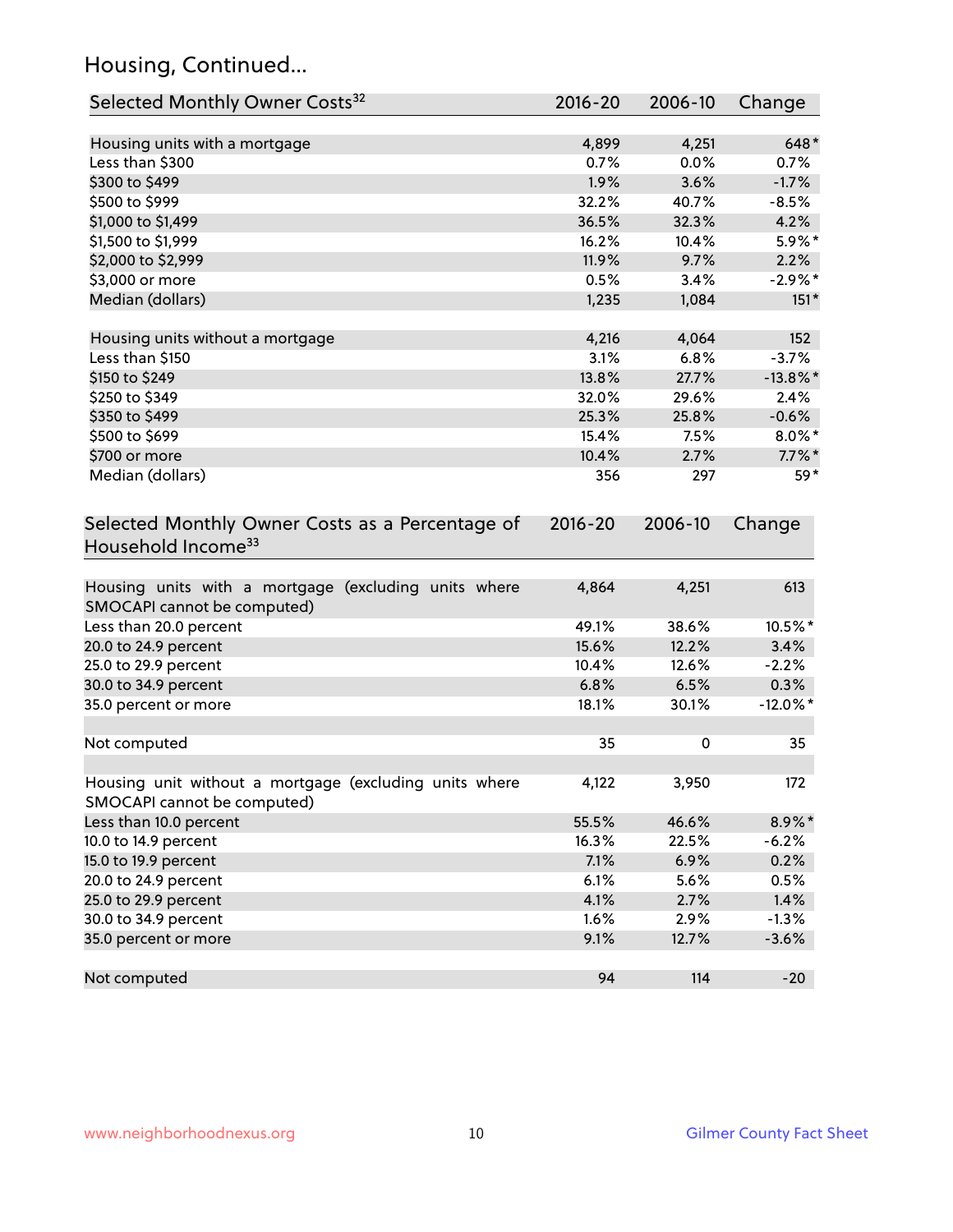# Housing, Continued...

| Gross Rent <sup>34</sup>                                                       | 2016-20     | 2006-10 | Change      |
|--------------------------------------------------------------------------------|-------------|---------|-------------|
|                                                                                |             |         |             |
| Occupied units paying rent                                                     | 2,798       | 2,944   | $-146$      |
| Less than \$200                                                                | 2.5%        | 2.5%    | $-0.0%$     |
| \$200 to \$499                                                                 | 15.2%       | 17.0%   | $-1.9%$     |
| \$500 to \$749                                                                 | 28.6%       | 42.3%   | $-13.7\%$ * |
| \$750 to \$999                                                                 | 25.7%       | 20.0%   | 5.8%        |
| \$1,000 to \$1,499                                                             | 18.3%       | 16.3%   | 2.0%        |
| \$1,500 to \$1,999                                                             | 7.5%        | 0.7%    | $6.8\%$ *   |
| \$2,000 or more                                                                | 2.3%        | 1.2%    | 1.1%        |
| Median (dollars)                                                               | 785         | 673     | $112*$      |
| No rent paid                                                                   | 510         | 482     | 28          |
| Gross Rent as a Percentage of Household Income <sup>35</sup>                   | $2016 - 20$ | 2006-10 | Change      |
| Occupied units paying rent (excluding units where GRAPI<br>cannot be computed) | 2,726       | 2,931   | $-205$      |
| Less than 15.0 percent                                                         | 20.0%       | 14.8%   | 5.2%        |
| 15.0 to 19.9 percent                                                           | 9.4%        | 12.9%   | $-3.5%$     |
| 20.0 to 24.9 percent                                                           | 11.5%       | 10.2%   | 1.3%        |
| 25.0 to 29.9 percent                                                           | 19.2%       | 16.8%   | 2.5%        |
| 30.0 to 34.9 percent                                                           | 5.5%        | 7.8%    | $-2.3%$     |
| 35.0 percent or more                                                           | 34.3%       | 37.5%   | $-3.2%$     |
| Not computed                                                                   | 582         | 495     | 87          |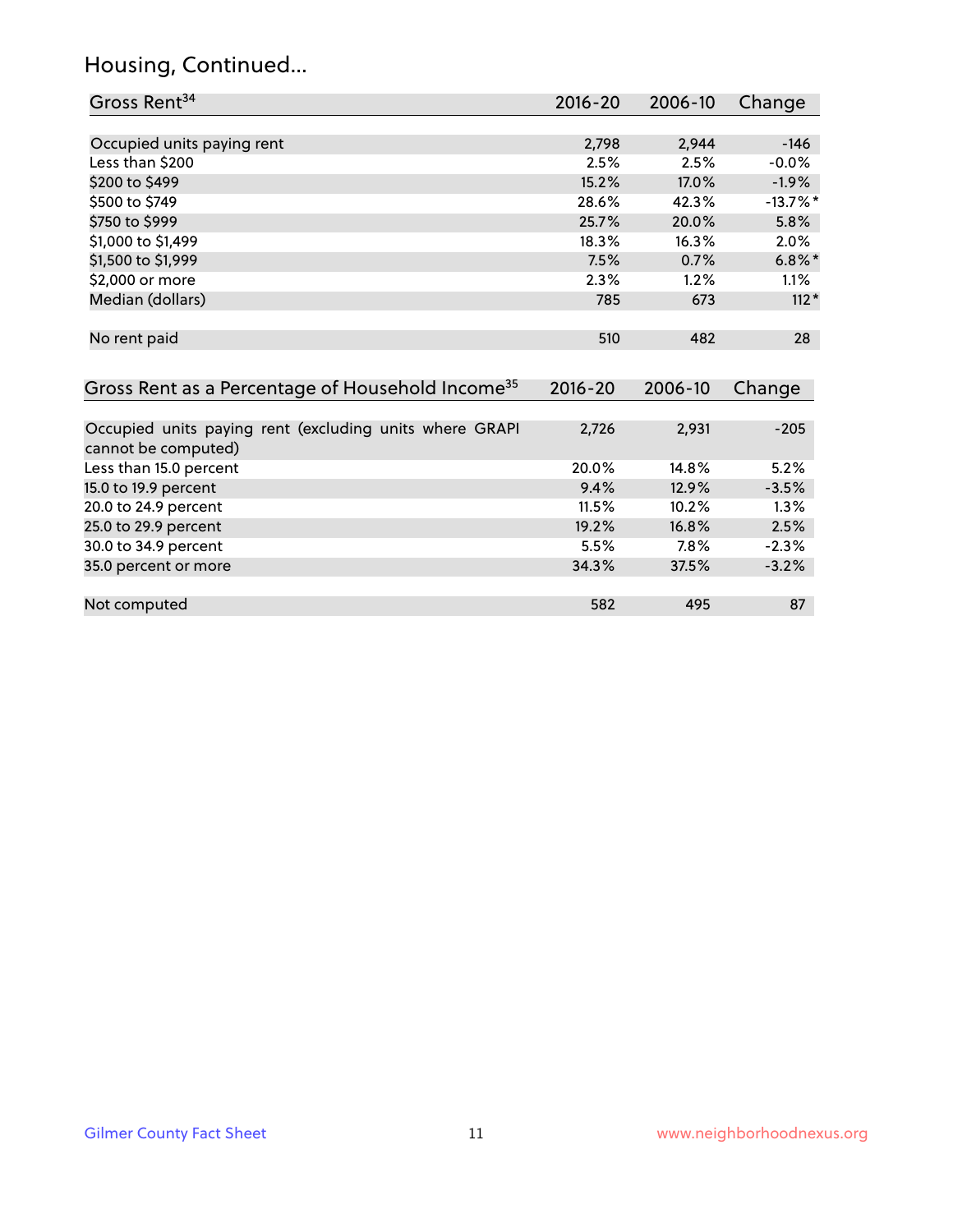# Community Involvement

| Voter Registration and Turnout <sup>36</sup> | 2020   |
|----------------------------------------------|--------|
|                                              |        |
| Active registered voters                     | 22.178 |
| Number voted in Presidential election        | 16.423 |
| Percent voted in Presidential election       | 74.1%  |

## Transportation

| Commuting to Work <sup>37</sup>           | 2016-20     | 2006-10 | Change   |
|-------------------------------------------|-------------|---------|----------|
|                                           |             |         |          |
| Workers 16 years and over                 | 12,575      | 11,688  | 887*     |
| Car, truck, or van - drove alone          | 73.9%       | 74.1%   | $-0.2%$  |
| Car, truck, or van - carpooled            | 17.1%       | 18.5%   | $-1.4%$  |
| Public transportation (excluding taxicab) | 0.5%        | $0.0\%$ | 0.5%     |
| Walked                                    | 1.3%        | 1.0%    | 0.3%     |
| Other means                               | 1.1%        | $1.8\%$ | $-0.7%$  |
| Worked at home                            | 6.2%        | 4.8%    | 1.5%     |
|                                           |             |         |          |
| Mean travel time to work (minutes)        | 31.0        | 28.1    | $2.9*$   |
|                                           |             |         |          |
| Vehicles Available <sup>38</sup>          | $2016 - 20$ | 2006-10 | Change   |
|                                           |             |         |          |
| Occupied housing units                    | 12,423      | 11,741  | 682*     |
| No vehicles available                     | 4.1%        | 4.4%    | $-0.3%$  |
| 1 vehicle available                       | 31.6%       | 30.7%   | 0.8%     |
| 2 vehicles available                      | 36.6%       | 37.8%   | $-1.2\%$ |
| 3 or more vehicles available              | 27.7%       | 27.0%   | $0.6\%$  |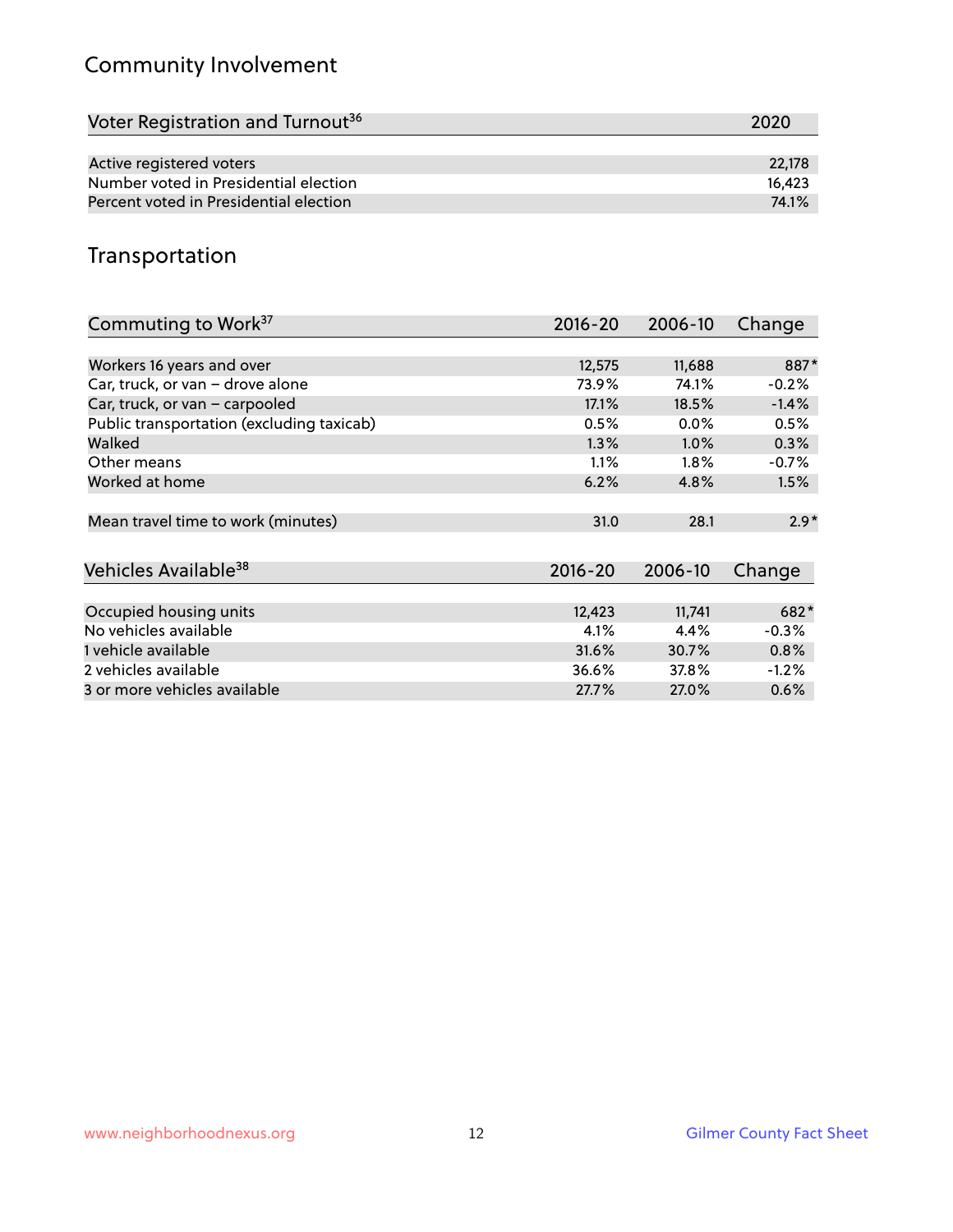#### Health

| Health Insurance coverage <sup>39</sup> | 2016-20 |
|-----------------------------------------|---------|
|-----------------------------------------|---------|

| Civilian Noninstitutionalized Population                | 30,803 |
|---------------------------------------------------------|--------|
| With health insurance coverage                          | 81.3%  |
| With private health insurance coverage                  | 53.9%  |
| With public health coverage                             | 44.0%  |
| No health insurance coverage                            | 18.7%  |
| Civilian Noninstitutionalized Population Under 19 years | 6,120  |
| No health insurance coverage                            | 14.8%  |
| Civilian Noninstitutionalized Population 19 to 64 years | 17,011 |
| In labor force:                                         | 11,857 |
| Employed:                                               | 11,460 |
| With health insurance coverage                          | 72.0%  |
| With private health insurance coverage                  | 34.8%  |
| With public coverage                                    | 5.6%   |
| No health insurance coverage                            | 28.0%  |
| Unemployed:                                             | 397    |
| With health insurance coverage                          | 49.4%  |
| With private health insurance coverage                  | 34.8%  |
| With public coverage                                    | 15.4%  |
| No health insurance coverage                            | 50.6%  |
| Not in labor force:                                     | 5,154  |
| With health insurance coverage                          | 73.3%  |
| With private health insurance coverage                  | 39.3%  |
| With public coverage                                    | 39.1%  |
| No health insurance coverage                            | 26.7%  |

| <b>Health Factors</b> | <b>Most Recent</b> |
|-----------------------|--------------------|
|                       |                    |

| Premature Death (YPLL before age 75 per 100,000 population, age-adjusted) <sup>40</sup> | 10,254.8 |
|-----------------------------------------------------------------------------------------|----------|
| Average number of Physically Unhealthy Days <sup>41</sup>                               | 4.8      |
| Average number of Mentally Unhealthy Days <sup>42</sup>                                 | -5.4     |
| Low Birthweight Births <sup>43</sup>                                                    | 6.7%     |
| Diabetes Prevalence <sup>44</sup>                                                       | 11.3%    |
| HIV Prevalence (per 100,000 population) <sup>45</sup>                                   | 158.5    |
| Rate, Deduplicated ER Visits for Asthma, Ages 0-17 <sup>46</sup>                        | 612.2    |